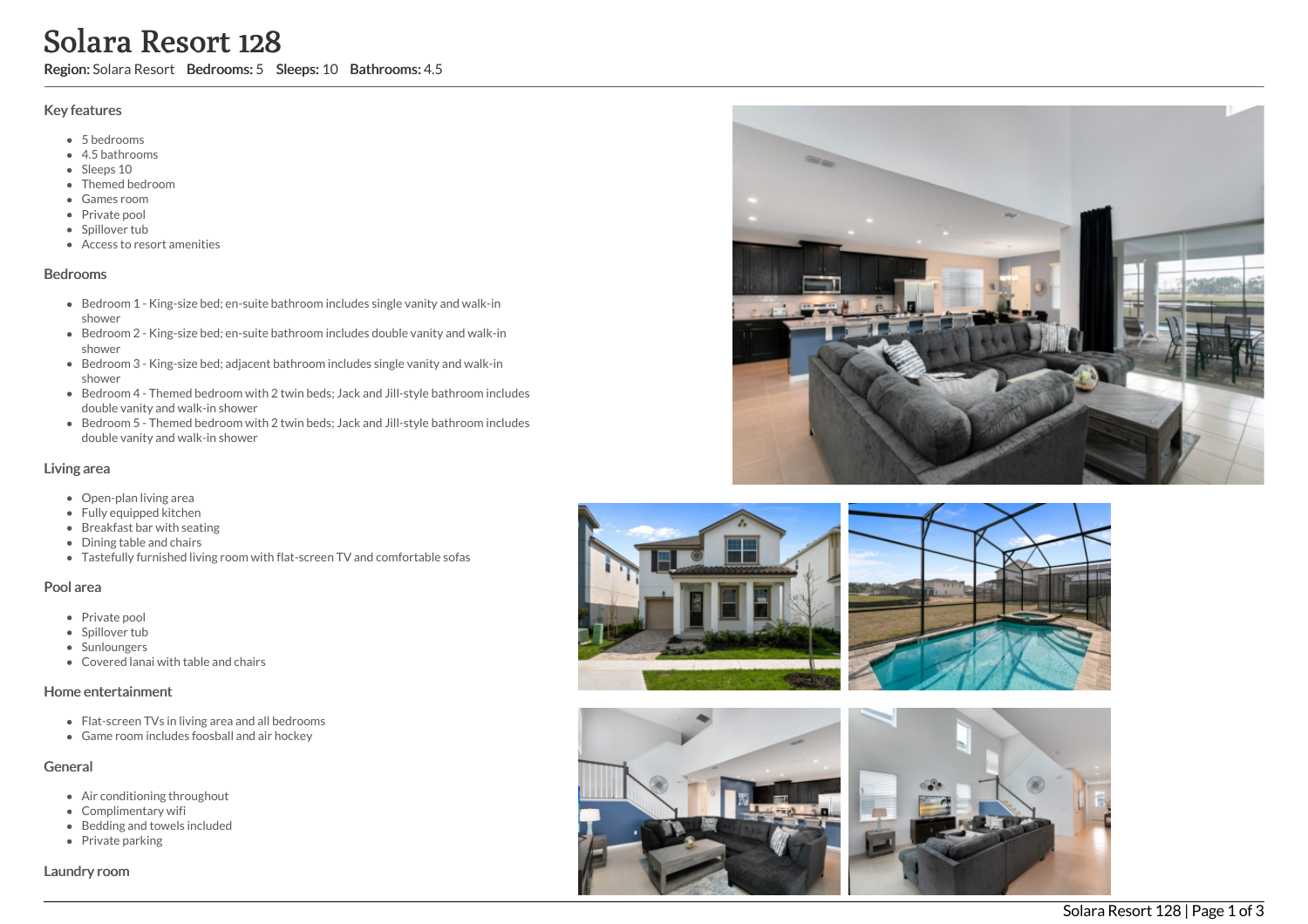- Washer and dryer
- Iron and ironing board

# Children's equipment available for hire

- Crib
- Stroller
- $\bullet$  High chair
- Pack and play

### Resort facilities

Located just 8 miles from Disney, Solara Resort is a brand new, exclusive resort offering guests a wide range of luxury amenities for an unforgettable holiday experience. Whether you choose to relax and unwind poolside in your own private cabana, enjoy a drink at the Tiki Bar or take a break at the Gelato cafe - Solara is the perfect place for relaxing under the Florida sun. At the centre of the resort you will find the Clubhouse, which features an extensive water complex with activities to suit the whole family. Kids can enjoy the splash pad and water slide free of charge, or for the more adventurous there is the FlowRider wave simulator with an expert team on site to teach you how to surf available for an additional fee. Solara also benefits from a range of sporting facilities including a fitness center, sports courts, walking trails and a soccer field. When it is finally time for a break, guests can relax in the top quality restaurants, cafes and bars available to everyone.

# Places of interest

- Airport 31 miles
- Disney World 8 miles
- Seaworld 18 miles
- Universal Studios 23 miles
- Legoland 30 miles
- Beaches (Cocoa Beach) 79 miles